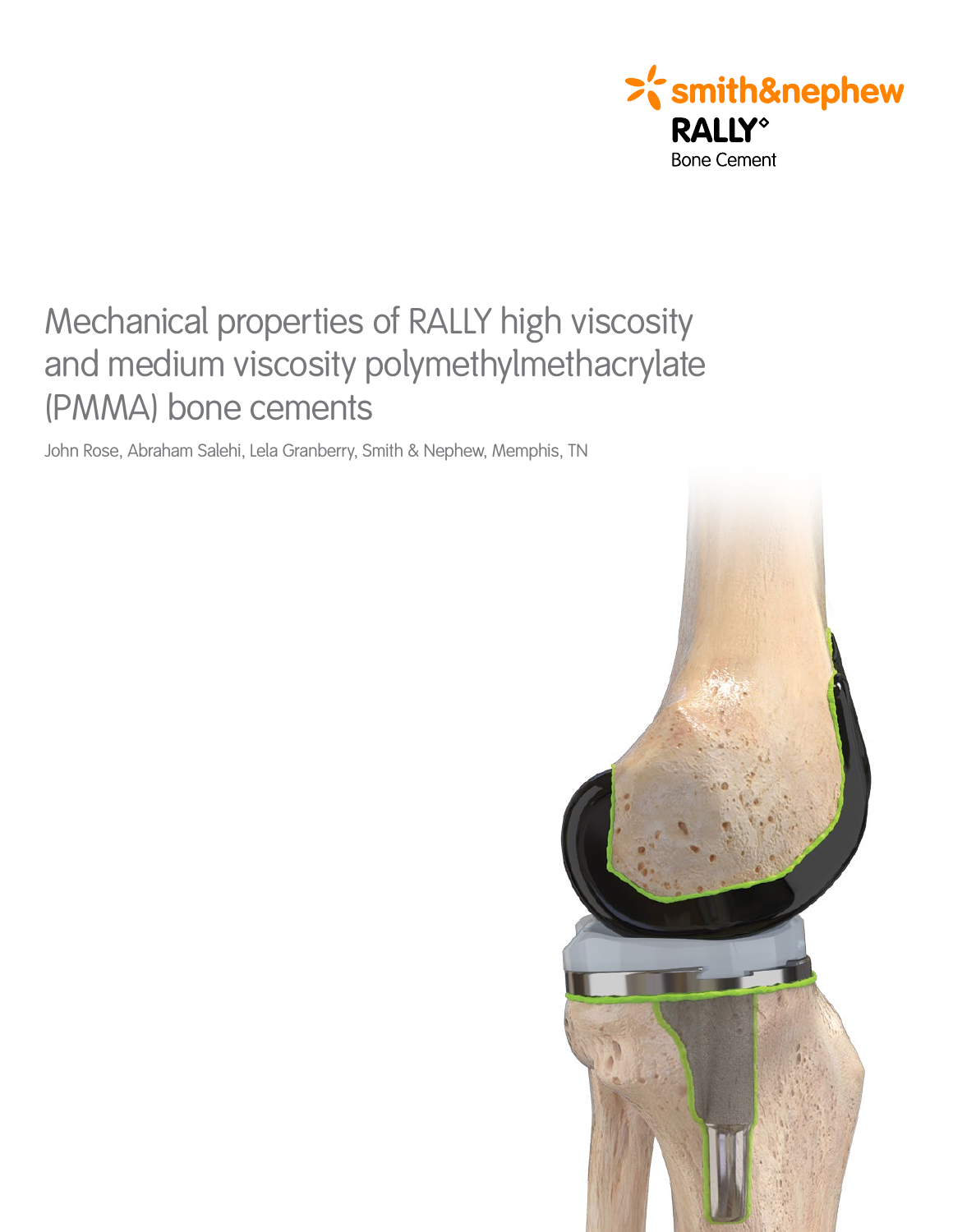## **Introduction**

Acrylic bone cements have been used in surgery since 1958 when Sir John Charnley first used a cement to anchor a femoral head prosthesis.<sup>1</sup> Since then polymethylmethacrylate (PMMA) bone cements have become the material of choice for adhering joint replacements to the patient's skeleton.

RALLY<sup>®</sup> High viscosity (HV) and RALLY Medium viscosity (MV) are new PMMA cements. Both cements are dyed green so the cements are easily distinguished from bone during implantation and clean-up or in the case of revision, see Figure 1. To demonstrate that these new bone cements are as strong as existing cements currently available, RALLY HV and RALLY MV mechanical properties were tested against cements that have been on the market for over 30 years, Palacos<sup> $M$ </sup> R (Zimmer) and Simplex<sup>™</sup> P (Stryker).



**Figure 1:** RALLY HV cement.

## **Materials and methods**

To evaluate the mechanical performance of these new cements, testing was carried out with the following cements:2

- RALLY High viscosity (HV)
- RALLY Medium viscosity (MV)
- Simplex P (Stryker)
- Palacos R (Zimmer)

Shear, compressive and fatigue strength of the cement samples were evaluated.

For making samples, the required box of cement was conditioned at 23°C for two hours before being mixed following the manufacturer's instructions. To represent the mechanical properties of cements used in the dough state, all cements were allowed to dough before being placed in a mold. All molds were placed in hydraulic press and sufficient pressure to close the molds applied. Samples were left to cure for approximately one hour in the mold before being removed and placed in the incubator for until  $24 \pm 2$ hrs from the start of mixing, when they were removed for testing.

Flexural testing was carried out following the method described in ISO 5833.<sup>3</sup> Briefly, samples were molded into rectangular bars 75mm long, 10mm wide and 3.3mm thick.



**Figure 2:** Photograph of the fixture used to measure the shear strength of the PMMA cements.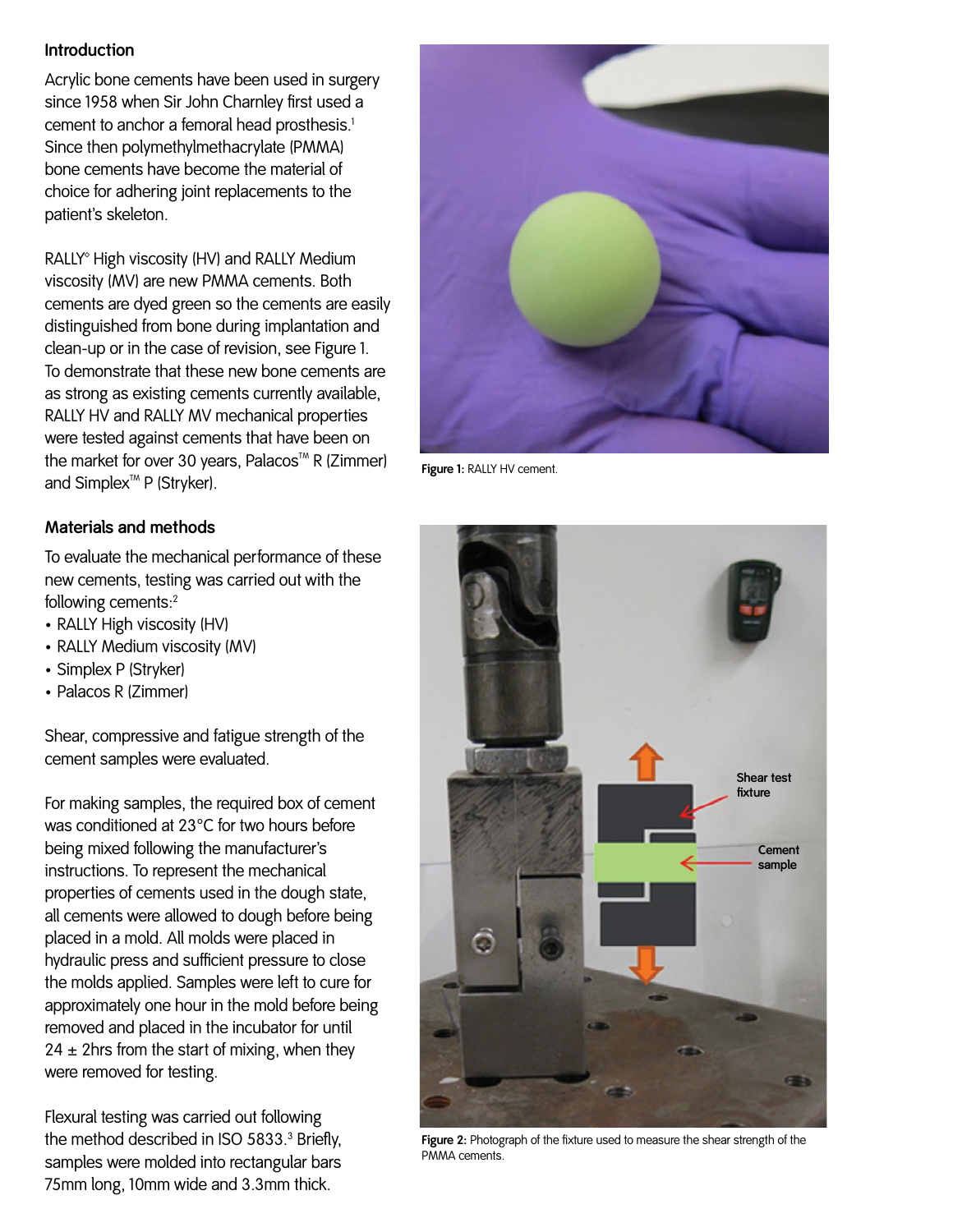They were tested in 4 point bending using a support span of 60mm and a loading span of 20mm. A test speed of 5mm/min was used. The load – extension data was collected and the flexural strength and modulus were calculated from the data.

For evaluating the compressive strength, the cements were cast into cylinders 6mm in diameter and 12mm long using a PTFE mold. Samples were tested at 22mm/min and the compressive strength was calculated from the peak load.

The shear strength was measured in the single shear mode, see Figure 2. Samples were molded to cylindrical rods 12.7mm in diameter and 38.1mm long. Shear testing was conducted at a test speed of 2.54mm/min.

A one-way ANOVA was performed in MINITAB 16.2.2.0 Statistical software to investigate differences in performance between bone cements. Providing that a p value of <0.05 was obtained in the ANOVA table. Post hoc analysis was carried out using the Tukey procedure to compare each pair of cements. A p-value of <0.05 was considered sufficient evidence to conclude differences between cements.

#### **Results and discussion**

The results of the flexural testing are shown in Figures 3 and 4. All samples tested were above the minimum value of 50MPa for flexural strength and 1800 MPa for flexural modulus as specified in ISO 5833.

The results of the compression testing are shown in Figure 5. There was no statistical differences between any cements tested. The RALLY HV cement has a significantly higher compressive strength than the other cements.

The results of the shear testing are shown in Figure 6. There were no statistical differences between any cements tested.

As confirmation of this data, the properties measured for Simplex<sup>™</sup> P and Palacos<sup>™</sup> R are within the ranges reported by Lewis $\!4$  with a range of different mixing methods.



**50** Share a letter in the label are significantly different. Error bars are  $\pm$  one **10 RALLY HV RALLY MV RALLY R Palacos R Simplex Palacos R Simplex P Figure 3:** Flexural strength of the different PMMA cements. Bars that do standard deviation.



**Figure 4:** Flexural modulus of the different PMMA cements. Bars that do not share a letter in the label are significantly different. Error bars are  $\pm$  one standard deviation.



**Figure 5:** Compressive strength of the different PMMA cements. Bars that do not share a letter in the label are significantly different. Error bars are ± one standard deviation.



**Figure 6:** Shear strength of the different PMMA cements. There was no significant difference between cements. Error bars are ± one standard deviation.